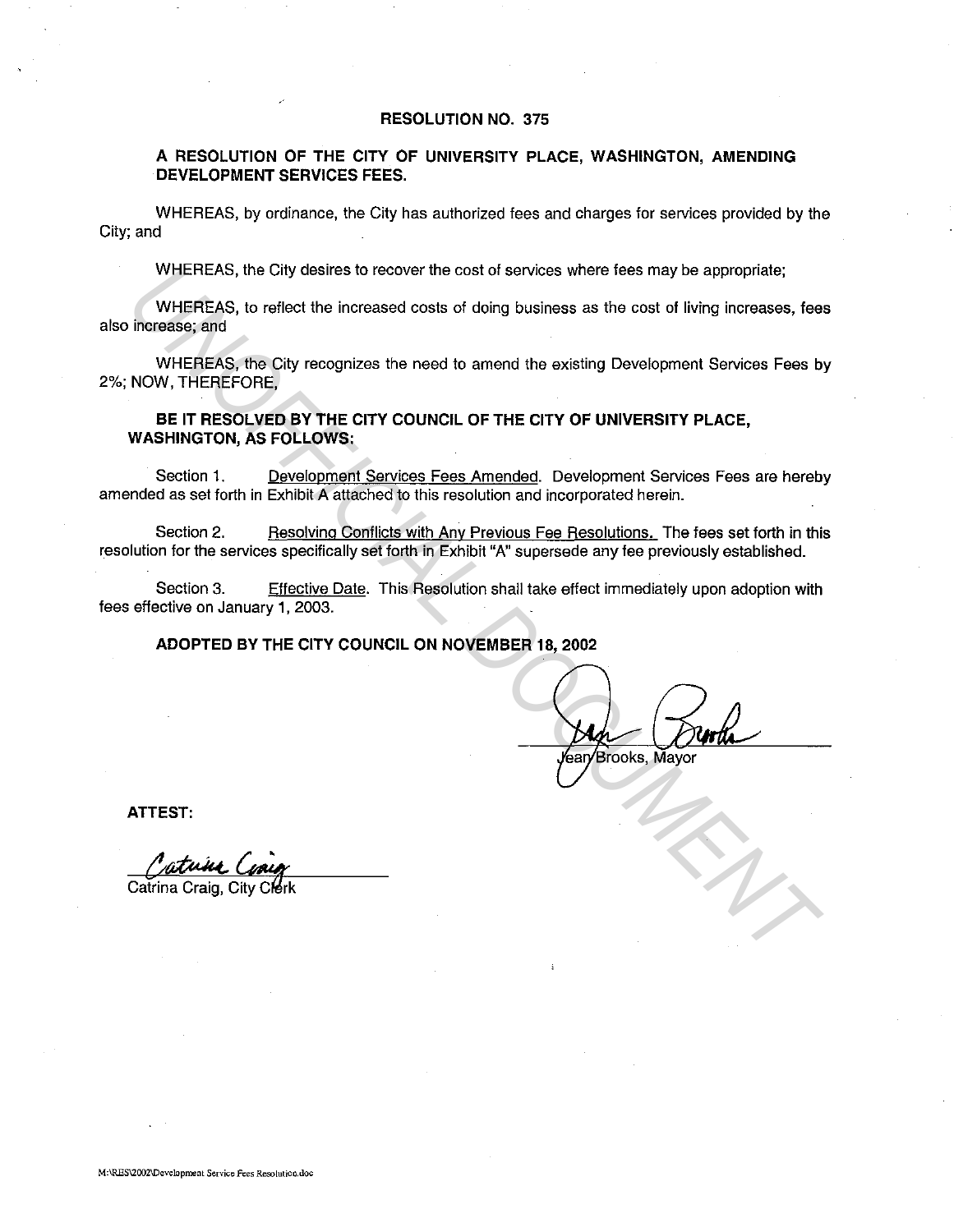# **DEVELOPMENT SERVICES FEE SCHEDULE**

## **BUILDING CODE FEES**

The building permit fees indicated in Table 1-A, Building Permit Fees, of the Uniform Building Code are amended to read as follows:

| Total Valuation**                                  | Fee                                                                                                                                                                                                                                                                                                                                                              |                                                                                                                                  |  |
|----------------------------------------------------|------------------------------------------------------------------------------------------------------------------------------------------------------------------------------------------------------------------------------------------------------------------------------------------------------------------------------------------------------------------|----------------------------------------------------------------------------------------------------------------------------------|--|
| \$1.00 to \$500                                    | \$23.50                                                                                                                                                                                                                                                                                                                                                          |                                                                                                                                  |  |
| \$501 to \$2,000                                   | \$23.50 for the first \$500.00 plus \$3.05 for each additional \$100 or<br>fraction thereof, to and including \$2,000                                                                                                                                                                                                                                            |                                                                                                                                  |  |
| \$2,001 to \$25,000                                | \$69.25 for the first \$2,000 plus \$14.00 for each additional \$1,000 or<br>fraction thereof, to and including \$25,000                                                                                                                                                                                                                                         |                                                                                                                                  |  |
| \$25,001 to \$50,000                               | \$391.25 for the first \$25,000 plus \$10.10 for each additional \$1,000 or<br>fraction thereof, to and including \$50,000                                                                                                                                                                                                                                       |                                                                                                                                  |  |
| \$50,001 to \$100,000                              | \$643.75 for the first \$50,000 plus \$7.00 for each additional 1,000 or<br>fraction thereof, to and including \$100,000                                                                                                                                                                                                                                         |                                                                                                                                  |  |
| \$100,001 to \$500,000                             | \$993.75 for the first \$100,000 plus \$5.60 for each additional \$1,000 or<br>fraction thereof, to and including \$500,000                                                                                                                                                                                                                                      |                                                                                                                                  |  |
| \$500,001 to \$1,000,000                           | \$3,233.75 for the first \$500,000 plus \$4.75 for each additional \$1,000 or<br>fraction thereof, to and including \$1,000,000                                                                                                                                                                                                                                  |                                                                                                                                  |  |
| \$1,000,001 and up                                 | \$5,608.75 for the first \$1,000,000 plus \$3.65 for each additional \$1,000<br>or fraction thereof                                                                                                                                                                                                                                                              |                                                                                                                                  |  |
| Other Inspections and Fees<br>1.<br>2.<br>3.<br>4. | Inspections outside of normal business hours (minimum two hours)<br>Reinspection fees assessed under provisions of Section 108.8<br>Inspections for which no fee is specifically indicated<br>Additional plan review required by changes, additions or revisions to approved plans<br>5. For use of outside consultants for plan checking or inspection, or both | \$50.00 per hour *<br>\$50.00 per hour *<br>\$50.00 per hour *<br>\$50.00 per hour *<br><b>Actual Cost</b><br>(including overhea |  |
| wages and benefits of the employees involved.      | * Or the total hourly cost to the jurisdiction, whichever is the greatest. This cost shall include supervision, overhead, hou                                                                                                                                                                                                                                    |                                                                                                                                  |  |
|                                                    | ** Tatal Voluntian ta ba baasal su tha maat awwest LODO. Velustian Data Table ee publishad in tha IODO. Duilding                                                                                                                                                                                                                                                 |                                                                                                                                  |  |

- 4. Additional plan review required by changes, additions or revisions to approved plans
- 5. For use of outside consultants for plan checking or inspection, or both

\$50.00 per hour \* Actual Cost (including overhead)

\*\* Total Valuation to be based on the most current I.C.B.O. Valuation Data Table as published in the ICBO Building Standards.

# **PLAN REVIEW FEE**

Plan Review Fees shall be 65 percent of the building permit fee in accordance with section 107.3 of the Uniform **Building Code.**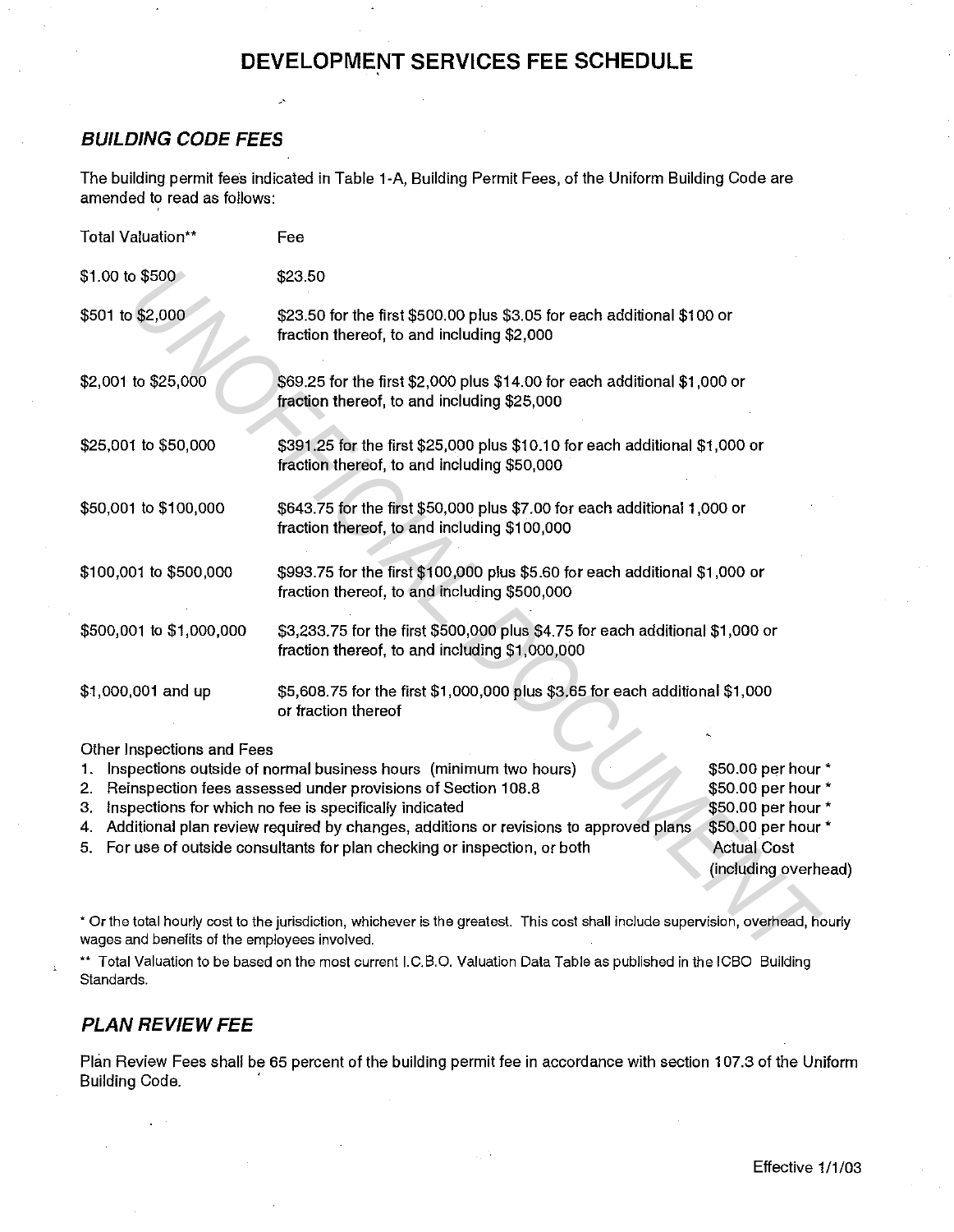# **MECHANICAL CODE FEES**

### **Permit Issuance**  1. For the issuance of each permit 2. For issuing each supplemental permit for which the original permit has not expired, been canceled or finaled . **Unit Fee Schedule 1. Furnaces.** For the installation or relocation of each forced air or gravity-type furnace or burner, including ducts and vents attached to such appliance, up to and including 100,000 Btu/h (29.3 kW) For the installation or relocation of each forced air or gravity-type furnace or burner, including ducts and vents attached to such an appliance over 100,000Btu/h (29.3 kW) For the installation or relocation of each floor furnace, including vent For the installation or relocation of each suspended heater, recessed wall heater, or floor mounted unit heater 2. **Appliance Vents.** For the installation, relocation, or replacement of each appliance vent installed and not included in an appliance permit 3. **Repairs and Additions.** For the repair of, alteration of, or addition to each heating appliance, refrigeration unit, cooling unit, absorption unit, or each heating, cooling, absorption or evaporation cooling system, including installation of controls regulated by the Mechanical Code **4. Boilers, Compressors, and Absorption Systems.** For the installation or relocation of each boiler or compressor to and including three horsepower (10.6 kW) or for each absorption system to and including 100,000 Btu/h (29.4 kW) For the installation or relocation of each boiler or compressor over three horsepower (10,6 kW) to and including 15 horsepower (52.7 kW) or for each absorption system over 100,000 Btu/h (29.3 kW) to and including 500,000 Btu/h (146.6 kW) For the installation or relocation of each boiler or compressor over 15 horsepower (57.7 kW) to and including 30 horsepower (105.5 kW), or for each absorption system over 500,000 Btu/h (146.6 kW) to and including 1,000,000 Btu/h (293.1 kW) For the installation or relocation of each boiler or compressor over 30 horsepower (105.5 kW) to and including 50 horsepower (176 kW), or for each absorption system over 1,000,000 Btu/h (293.1 kW) to and including 1,750,000 Btu/h (512.9 kW) For the installation or relocation of each boiler or compressor over 50 horsepower (176 kW), or for each absorption system over 1,750,000 Btu/h (512.9 kW) 5. **Air Handlers.** For each air-handling unit to and including 10,000 cubic feet per minute 6. **Evaporative Coolers.** For each evaporative cooler other than the portable type \$25.00 \$7.50 \$15.00 \$19.00 \$15.00 \$15.00 \$7.50 \$14.00 \$15.00 \$28.00 \$38.50 \$57.50 \$100.50 \$11.00 \$11.00 **East** For the Installation of relactation of each force of gravity-type furtace or burner, including 100,000 Bluh (28.3 kW)<br>**the installation or relocation of each forced air or gravity-type furtaces or burner, including<br>**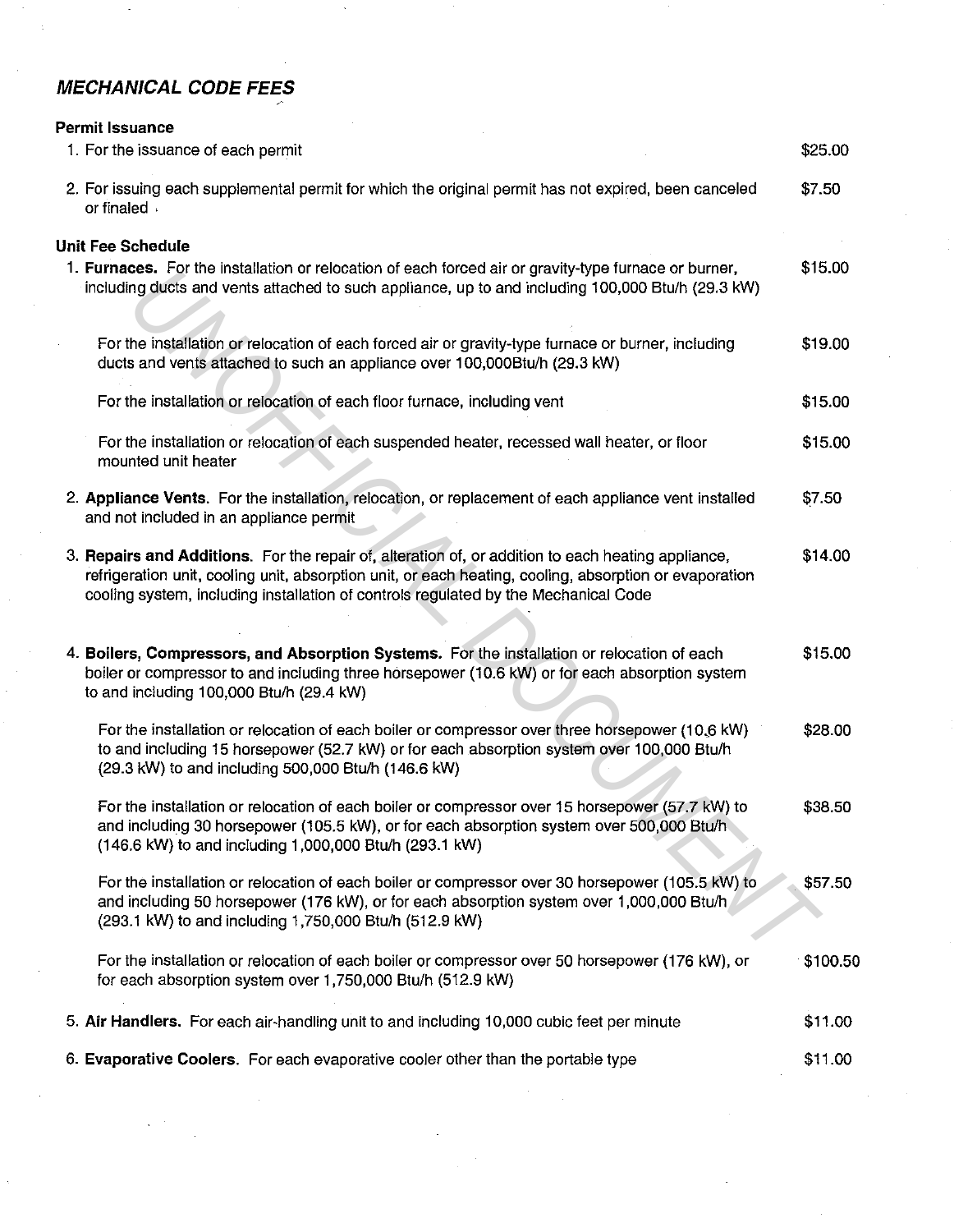| 7. Ventilation and Exhaust. For each ventilation fan connected to a single duct                                                                                                                                                                                                                                                                                                                                                                                                                                                                                                                                                                                                                                                        | \$7.50                                       |
|----------------------------------------------------------------------------------------------------------------------------------------------------------------------------------------------------------------------------------------------------------------------------------------------------------------------------------------------------------------------------------------------------------------------------------------------------------------------------------------------------------------------------------------------------------------------------------------------------------------------------------------------------------------------------------------------------------------------------------------|----------------------------------------------|
| For each ventilation system which is not a portion of a heating or air-conditioning system<br>authorized by a permit                                                                                                                                                                                                                                                                                                                                                                                                                                                                                                                                                                                                                   | \$11.00                                      |
| For the installation of each hood which is served by a mechanical exhaust, including the ducts<br>for such a hood                                                                                                                                                                                                                                                                                                                                                                                                                                                                                                                                                                                                                      | \$11.00                                      |
| 8. Incinerators. For the installation or relocation of each domestic type incinerator                                                                                                                                                                                                                                                                                                                                                                                                                                                                                                                                                                                                                                                  | \$19.00                                      |
| For the installation or relocation of each commercial or industrial type incinerator                                                                                                                                                                                                                                                                                                                                                                                                                                                                                                                                                                                                                                                   | \$69.00                                      |
| 9. Miscellaneous. For each appliance or piece of equipment regulated by the Mechanical Code but<br>not classes in other appliance categories, or for which no other fee is listed in the Code                                                                                                                                                                                                                                                                                                                                                                                                                                                                                                                                          | \$11.00                                      |
| When Appendix B. Chapter 13, is applicable (See Section 103), permit fees for fuel gas piping<br>shall be as follows:                                                                                                                                                                                                                                                                                                                                                                                                                                                                                                                                                                                                                  |                                              |
| For each gas pipe system of one to four outlets<br>For each gas piping system additional outlets over 5, each                                                                                                                                                                                                                                                                                                                                                                                                                                                                                                                                                                                                                          | \$6.75<br>\$1.50                             |
| When Appendix B, Chapter 14, is applicable (See Section 103), permit fees<br>for process piping shall be as follows:                                                                                                                                                                                                                                                                                                                                                                                                                                                                                                                                                                                                                   |                                              |
| For each hazardous process piping system (HPP) on one to four outlets<br>For each piping system of five or more outlets, per outlet<br>For each non hazardous process piping system (NPP) of one to four outlets<br>For each piping system of five or more outlets, per outlet                                                                                                                                                                                                                                                                                                                                                                                                                                                         | \$5.00<br>\$1.00<br>\$2.00<br>\$0.50         |
| <b>Other Inspections and Fees</b>                                                                                                                                                                                                                                                                                                                                                                                                                                                                                                                                                                                                                                                                                                      |                                              |
| A plan review fee of 25% of the permit fee shall be assessed for other than R-3 and U<br>1.<br>occupancies<br>Inspection fees outside business hours, per hour<br>2.<br>3.<br>Reinspection fees assessed under provisions of Section 116.6, per inspection<br>Inspection for which no fee is specifically indicated (minimum charge - one half hour)<br>4.<br>Additional plan review required by changes, additions, or revisions to plans or to plans for which<br>5.<br>an initial review has been completed (minimum charge one half hour)<br>*Or the total hourly cost to the City, whichever is greatest. The cost shall include supervision, overhead,<br>equipment, hourly wages and fringe benefits of the employees involved. | \$50.00*<br>\$50.00*<br>\$50.00*<br>\$50.00* |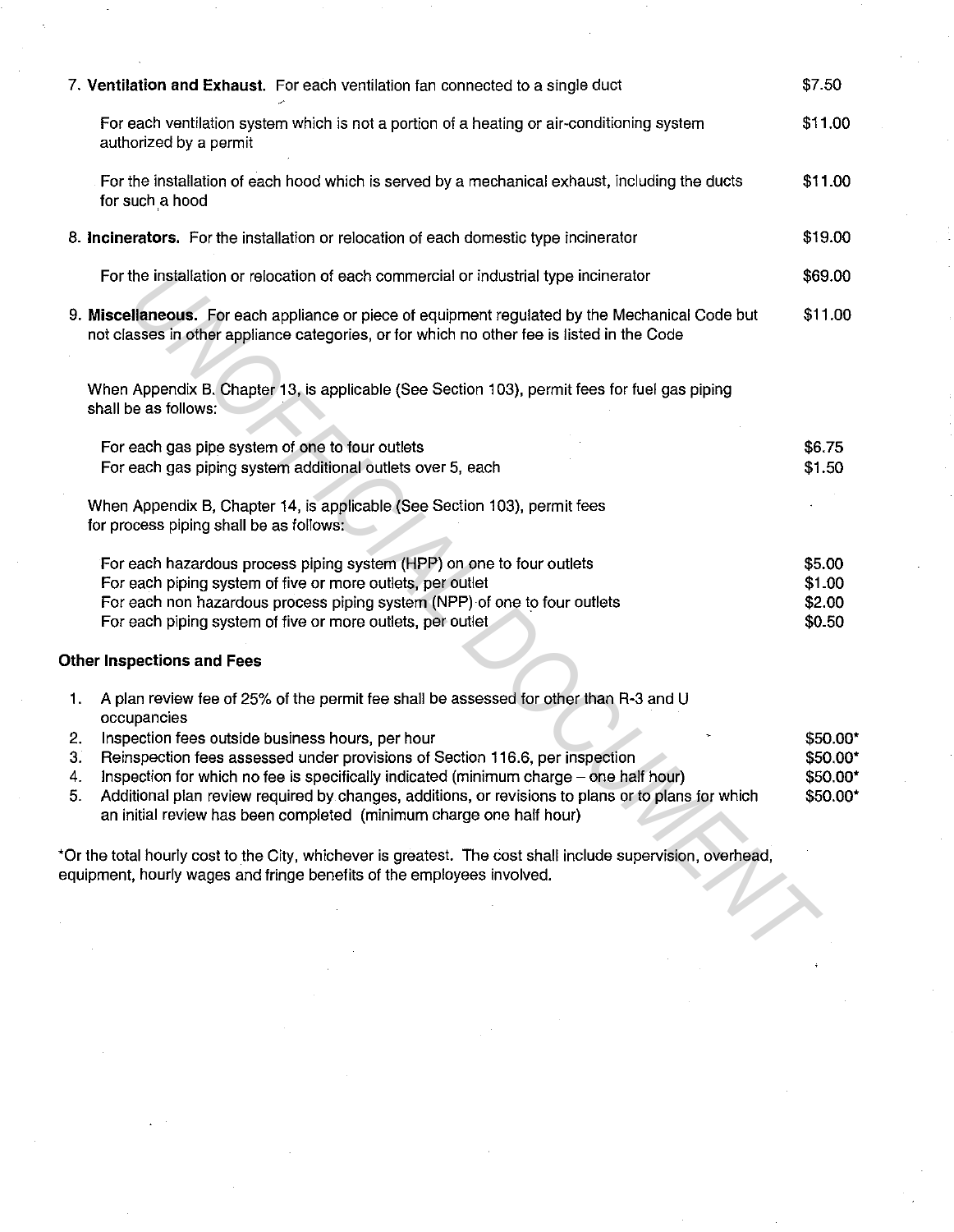## **PLUMBING CODE FEES**

## **Permit Issuance**

| 1. For the issuance of each permit                                                                                                                                                                                           | \$25.00  |
|------------------------------------------------------------------------------------------------------------------------------------------------------------------------------------------------------------------------------|----------|
| 2. For issuing each supplemental permit for which the original permit has not expired,<br>been canceled or finaled.                                                                                                          | \$10.50  |
| Unit fee schedule (In addition to item 1 or 2 above)                                                                                                                                                                         |          |
| 1. For each plumbing fixture or trap or set of fixtures on one trap (including water,<br>drainage, piping and backflow protection therefore)                                                                                 | \$10.00  |
| 2. For each building sewer and each trailer park sewer                                                                                                                                                                       | \$25.00  |
| 3. Rainwater systems - per drain (inside building)                                                                                                                                                                           | \$10.00  |
| 4. For each water heater and/or vent                                                                                                                                                                                         | \$13.00  |
| 5. For each industrial waste pre-treatment interceptor including its trap and vent,<br>excepting kitchen type grease interceptors functioning as fixture traps                                                               | \$20.50  |
| 6. For installation, alteration or repair of water piping and/or water treating equipment,<br>each                                                                                                                           | \$7.25   |
| 7. For repair or alteration of drainage or vent piping, each fixture                                                                                                                                                         | \$7.25   |
| 8. For each lawn sprinkler system on any one meter including backflow                                                                                                                                                        |          |
| protection devices therefore                                                                                                                                                                                                 | \$15.50  |
| 9. For atmospheric type vacuum breakers not included in item 1                                                                                                                                                               |          |
| $1$ to 5                                                                                                                                                                                                                     | \$13.00  |
| over 5, each                                                                                                                                                                                                                 | \$2.50   |
| 10. For each backflow protective device other than atmospheric type vacuum type                                                                                                                                              |          |
| 2 inches and smaller                                                                                                                                                                                                         | \$13.00  |
| Over 2 inches                                                                                                                                                                                                                | \$25.50  |
|                                                                                                                                                                                                                              |          |
| <b>Other Inspection and Fees</b>                                                                                                                                                                                             |          |
| 1. A plan review fee of 25% of the permit fee shall be assessed for other than R-3 and<br>U occupancies                                                                                                                      |          |
| 2. Inspection fees outside business hours, per hour                                                                                                                                                                          | \$50.00* |
| 3. Reinspection fees, per inspection                                                                                                                                                                                         | \$50.00* |
| 4. Inspection for which no fee is specifically indicated (minimum charge - one half<br>hour)                                                                                                                                 | \$50.00* |
| 5. Additional plan review required by changes, additions, or revisions to plans or to<br>plans for which an initial review has been completed (minimum charge one half<br>hour)                                              | \$50.00* |
| *Or the total hourly cost to the City, whichever is greatest. The cost shall include supervision, overhead<br>and the contract and the contract of the contract and a second contract of the contract of the contract of the |          |

\*Or the total hourly cost to the City, whichever is greatest. The cost shall include supervision, overhead, equipment, hourly wages and fringe benefits of the employees involved.

 $\bar{\mathcal{A}}$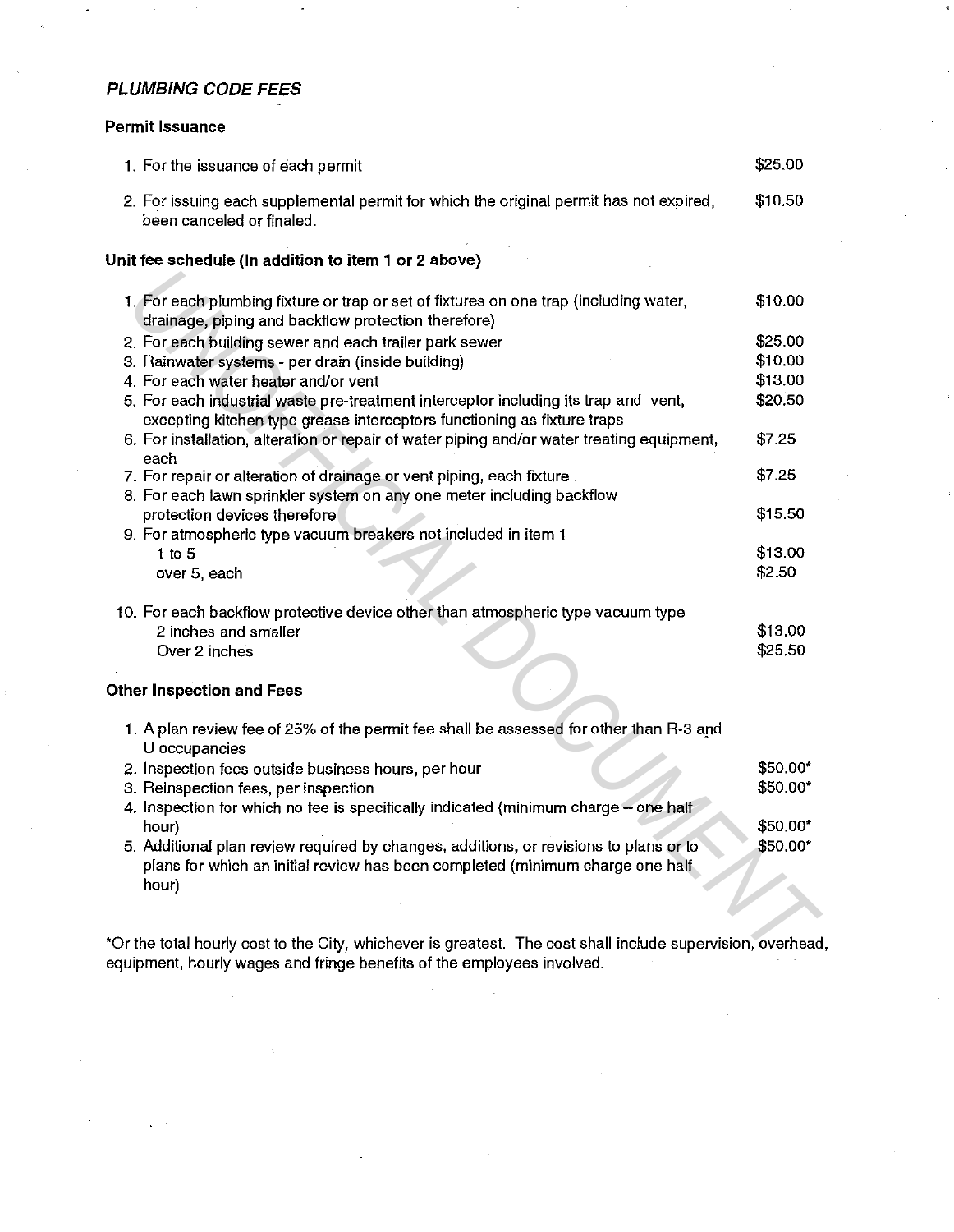# **MISCELLANEOUS FEES**

|    | 1. Re-roofs (R-3 and U occupancies)<br>Table 1-A (other occupancies)                                                                                                                                      | \$25.00              |
|----|-----------------------------------------------------------------------------------------------------------------------------------------------------------------------------------------------------------|----------------------|
|    | 2. Demolition permit                                                                                                                                                                                      | \$23.50              |
|    | 3. Mobile Home Location permit<br>Single Wide<br>Double Wide                                                                                                                                              | \$100.00<br>\$150.00 |
|    | 4. House Moving                                                                                                                                                                                           |                      |
| а. | Class I and II Moving permit                                                                                                                                                                              | \$65.00              |
|    | Inspection fee<br>*Plus \$30.00 \$50.00 per hour after the first hour and \$.50 per mile if the<br>building to be moved is outside of the City                                                            | \$50.00*             |
| b. | Class III and IV Moving permit                                                                                                                                                                            | \$65,00              |
| c. | A cash deposit or Surety bond as indemnity to damage or injury to City<br>property in accordance with the House Moving Ordinance, Section 5                                                               |                      |
| d. | A Liability Insurance policy, naming the City as an additional insured in<br>accordance with the House Moving Ordinance, Section 5                                                                        |                      |
| е. | A cash deposit or a corporate surety bond for completion of the house<br>moved in accordance with the House Moving Ordinance, Section 5                                                                   |                      |
|    | ENERGY CODE FEES                                                                                                                                                                                          |                      |
|    | 1. In addition to the Building Code fees, an Energy Code plan check fee is hereby<br>established to check for energy requirements now called for by the Washington<br>State Energy Code Chapter 51-11 WAC |                      |
|    | Single Family                                                                                                                                                                                             | \$60.00              |
|    | Residential Remodel/Addition                                                                                                                                                                              | \$45.00              |
|    | Multi-family                                                                                                                                                                                              |                      |
|    | per first building                                                                                                                                                                                        | \$100.00             |
|    | each additional building of the same general design                                                                                                                                                       | \$20.00              |
|    | New Commercial Building                                                                                                                                                                                   |                      |
|    | 0 to 12,000 sq. ft.                                                                                                                                                                                       | \$80.00              |
|    | 12,001 to 60,000 sq. ft.                                                                                                                                                                                  | \$140.00             |
|    | 60,001 to 200,000 sq ft.                                                                                                                                                                                  | \$195.00             |
|    | 200,001 and over                                                                                                                                                                                          | \$265.00             |
|    | Remodels and Tenant Improvements<br>one-half of the above fee (New Commercial Building)                                                                                                                   |                      |
|    | Warehouses - 70% of the above Commercial                                                                                                                                                                  |                      |
|    |                                                                                                                                                                                                           |                      |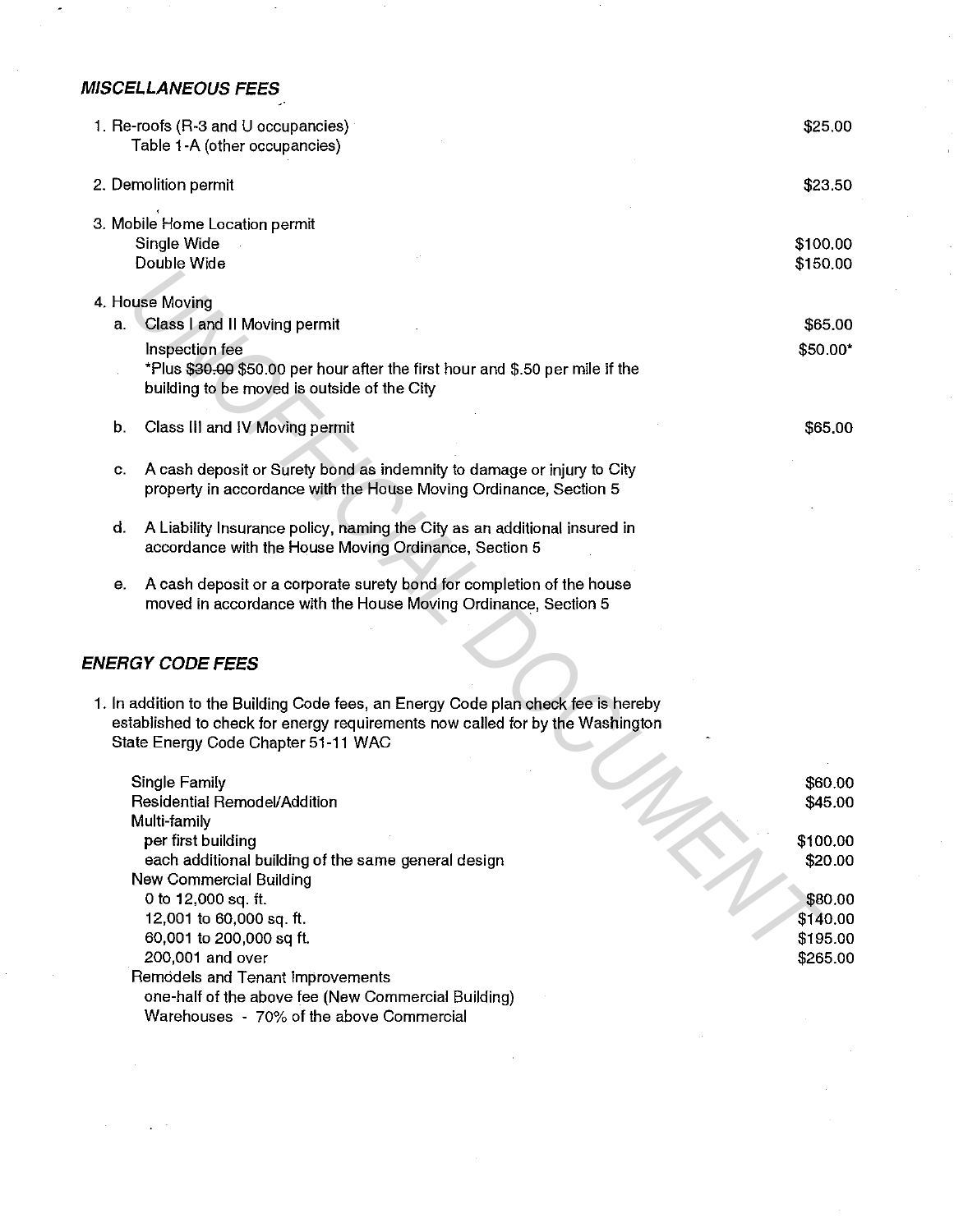# **GRADING PERMIT AND PLANS CHECK**

**Grading Plan Review Fees** as listed in Table A-33-A of the Uniform Building Code

| 50 cubic yards or less<br>51 to 100 cubic yards<br>101 to 1,000 cubic yards<br>1,001 to 10,000 cubic yards<br>10,001 to 100,000 cubic yards - for 1st 10,000 cubic yards<br>plus \$15.00 for each additional 10,000 cubic yards or fraction thereof | No fee<br>\$15.00<br>\$22.50<br>\$30.00<br>\$30.00                               |
|-----------------------------------------------------------------------------------------------------------------------------------------------------------------------------------------------------------------------------------------------------|----------------------------------------------------------------------------------|
| 100,001 to 200,000 cubic yards - for the 1st 100,000 cubic yards<br>plus \$9.00 for each additional 10,000 cubic yards or fraction thereof                                                                                                          | \$165.00                                                                         |
| 200,001 cubic yards or more - for the first 200,000 cubic yards<br>plus \$4.50 for each additional 10,000 cubic yards or fraction thereof                                                                                                           | \$255.00                                                                         |
| Other fees:<br>Additional plans review required by changes, additions or revisions to<br>approved plans (half hour minimum)                                                                                                                         | \$30.00 \$50.00 per hour                                                         |
| Grading Permit Fees as indicated in Table A-33-B of the Uniform Building Code                                                                                                                                                                       |                                                                                  |
| 50 cubic yards<br>51 to 100 cubic yards<br>101 to 1,000 cubic yards, for the first 100 cubic yards<br>plus \$10.50 for each additional 100 cubic yards or fraction thereof                                                                          | \$15.00<br>\$22.50<br>\$22.50                                                    |
| 1,001 to 10,000 cubic yards - for the first 1,000 cubic yards<br>plus \$9.00 for each additional 1,000 cubic yards or fraction thereof                                                                                                              | \$117.00                                                                         |
| 10,001 to 100,000 cubic yards - for 1st 10,000 cubic yards<br>plus \$40.50 for each additional 10,000 cubic yards or fraction thereof                                                                                                               | \$198.00                                                                         |
| 100,001 cubic yards or more - for the first 100,000 cubic yards<br>plus \$22.50 for each addl. 100,000 cubic yards or fraction thereof                                                                                                              | \$562.50                                                                         |
| Other Inspections and Fees                                                                                                                                                                                                                          |                                                                                  |
| 1. Inspections outside of normal business hours (two hour minimum)<br>2. Reinspection fees assessed under provisions of Section 108.8<br>3. Inspections for which no fee is specifically indicated<br>(1/2 hour minimum)                            | \$30.00 \$50.00 per hour<br>\$30.00 \$50.00 per hour<br>\$30.00 \$50.00 per hour |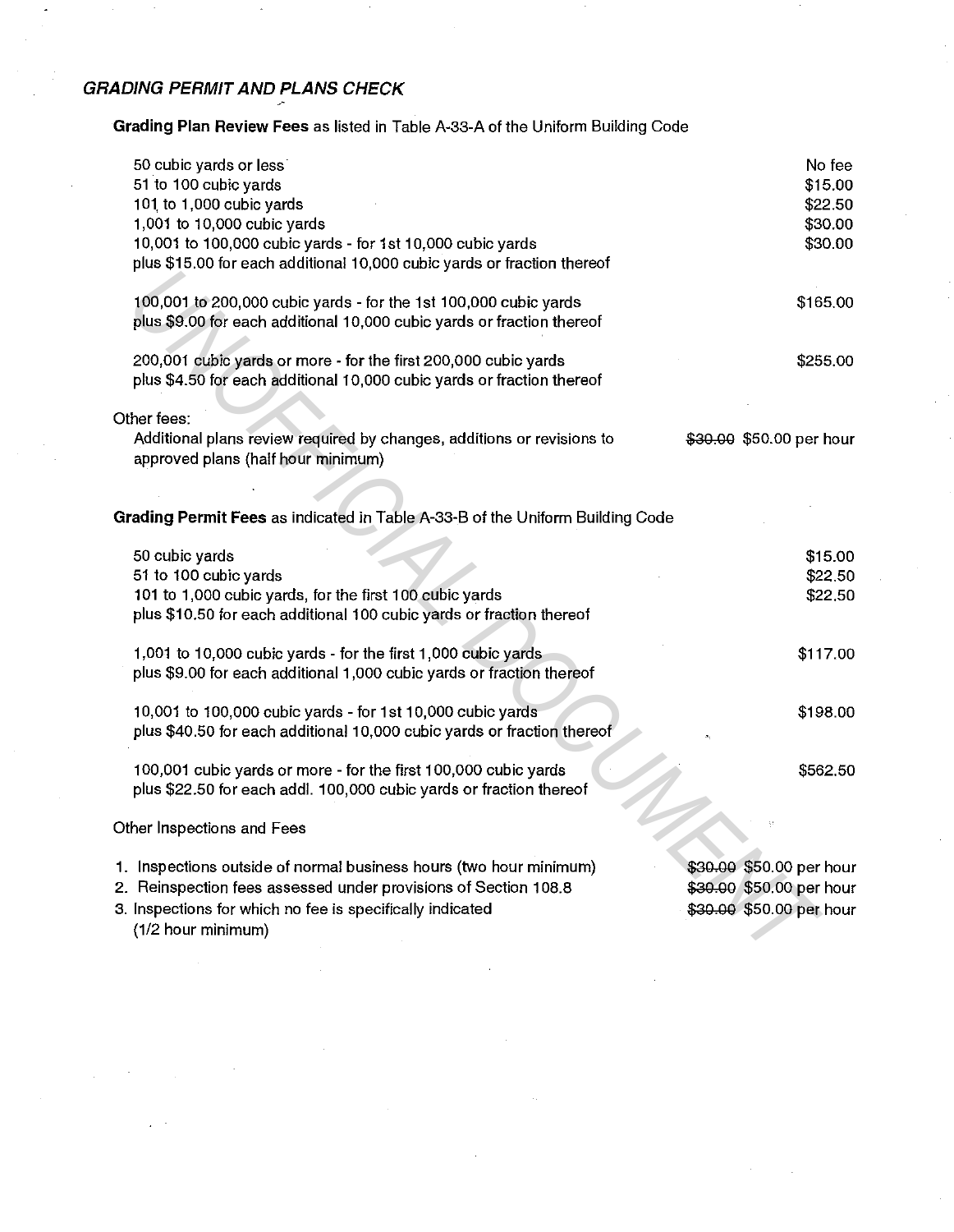### **FIRE MARSHAL REVIEW, INSPECTION & FIRE CODE FEES**

#### **CONSTRUCTION PLAN REVIEW**

A plan review fee will be charged for fire department review of requirements for construction and inspection of the Fire Code requirements for buildings classified as Group A, B, E, F, H, I, LC, M, R-1, and S. The plan review fee shall be 15% of the plan review fee established by the Building Code fee schedule as adopted by the City, with a minimum fee of \$50.00.

### **FALSE FIRE ALARMS**

|       | In the event of more than two false alarms in any 90-day period, the Chief may charge a fee for fire<br>department response as specified below:               |                            |
|-------|---------------------------------------------------------------------------------------------------------------------------------------------------------------|----------------------------|
|       |                                                                                                                                                               |                            |
|       | <b>False Alarms Fee</b>                                                                                                                                       |                            |
|       | First and second                                                                                                                                              | No Fee                     |
| Third |                                                                                                                                                               | \$50.00                    |
|       | Fourth and additional                                                                                                                                         | \$250.00 each              |
|       |                                                                                                                                                               |                            |
|       | EXCEPTION: False alarms resulting from the failure of a fire alarm service                                                                                    |                            |
|       | technician notifying the central, proprietary or remote monitoring station shall                                                                              |                            |
|       | be billed at the rate of \$250.00 for each occurrence.                                                                                                        |                            |
|       |                                                                                                                                                               |                            |
|       | <u>FIREWORKS FEES</u>                                                                                                                                         |                            |
| Α.    | Fees for temporary fireworks stand permit                                                                                                                     | \$100.00                   |
| В.    | Fees for a public display permit                                                                                                                              | \$245.00                   |
|       |                                                                                                                                                               |                            |
|       | A liability policy(s) is required in accordance with the Fireworks Ordinance and as follows for both firework                                                 |                            |
|       | stands and public displays.                                                                                                                                   |                            |
| A.    | \$500,000 for injuries to any one person in one accident or occurrence                                                                                        |                            |
| В.    | \$1,000,000 for injuries to two or more persons in any one accident or occurrence                                                                             |                            |
| C.    | \$500,000 for damage to property in any once accident or occurrence                                                                                           |                            |
| D.    | \$1,000,000 combines single limit for any one accident or occurrence                                                                                          |                            |
|       |                                                                                                                                                               |                            |
|       | A Bond for clean up is required in accordance with the Fireworks Ordinance in the amount of \$500.00 in a<br>bond or cashiers check for all fireworks stands. |                            |
|       |                                                                                                                                                               |                            |
|       |                                                                                                                                                               |                            |
|       | FIRE ALARM SYSTEMS (Fees listed include plan review inspection and testing)                                                                                   |                            |
|       |                                                                                                                                                               |                            |
|       | Conventional (analog-zone) systems                                                                                                                            |                            |
|       | Tenant Improvements (first four zones)                                                                                                                        | \$200 plus \$1.50 per devi |
|       | <b>Additional zones</b>                                                                                                                                       | \$50 each                  |
|       |                                                                                                                                                               |                            |

#### **FIREWORKS FEES**

- A. Fees for temporary fireworks stand permit
- B. Fees for a public display permit

- A. \$500,000 for injuries to any one person in one accident or occurrence
- B. \$1,000,000 for injuries to two or more persons in any one accident or occurrence
- C. \$500,000 for damage to property in any once accident or occurrence
- D. \$1,000,000 combines single limit for any one accident or occurrence

#### **FIRE ALARM SYSTEMS** (Fees listed include plan review inspection and testing)

#### **Conventional (analog-zone) systems**

Tenant Improvements (first four zones) Additional zones Residential (one and two family dwellings) Commercial and Multi-family (first four zones) Additional zones Sprinkler supervision only

\$200 plus \$1.50 per device \$50 each \$160 plus \$1.50 per device \$300 plus \$1.50 per device \$50 each \$170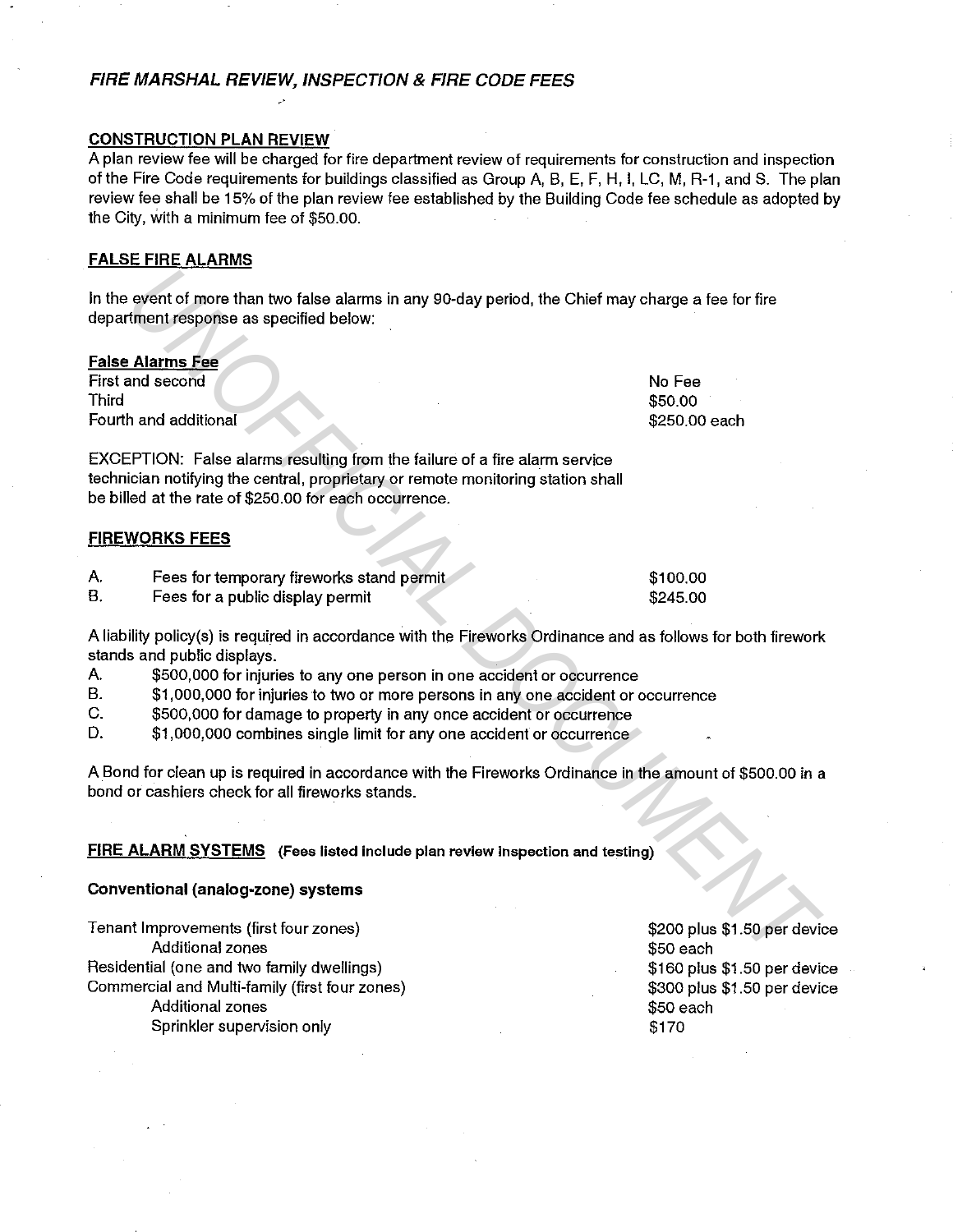#### Addressable (digital) systems

Tenant Improvements

Residential (one and two family dwellings)

\$300 plus \$1.50 per device \$160 plus \$1.50 per device

\$400 plus \$1.50 per device

\$170

Commercial and Multi-Family Sprinkler supervision only

Fees for the up grading of existing system to be at 50% of the above

### FIRE SPRINKLER SYSTEMS

| <b>FIRE SPRINKLER SYSTEMS</b>                                                                                                                                                                                                                                                                                                     |                                          |
|-----------------------------------------------------------------------------------------------------------------------------------------------------------------------------------------------------------------------------------------------------------------------------------------------------------------------------------|------------------------------------------|
| The fee for fire sprinkler systems shall be based on the building permit fees table adopted by resolution as<br>adopted by the City. The valuation shall be based on the per square foot figure for sprinkler systems as<br>shown on the most recent Building Valuation Data printed in the Building Standards published by ICBO. |                                          |
| The plan review fee for fire sprinkler systems shall be 25% of the permit fee, with a minimum fee of \$50.00.<br>Plan review fees are in addition to the permit fee.                                                                                                                                                              |                                          |
| Tenant Improvement (relocation and addition to existing system)                                                                                                                                                                                                                                                                   | Valuation @ \$10 per head-<br>20% of new |
| Sprinkler Underground Supply (includes plan review, inspection and testing)                                                                                                                                                                                                                                                       | Fees per Table 1-A<br>\$250              |
| FIRE EXTINGUISHING SYSTEMS (Hood and Duct for Type I)                                                                                                                                                                                                                                                                             |                                          |
| Review, inspection and testing fees                                                                                                                                                                                                                                                                                               |                                          |
| a. Pre-engineered                                                                                                                                                                                                                                                                                                                 | \$150                                    |
| b. Custom engineered                                                                                                                                                                                                                                                                                                              | \$200                                    |
| <b>SITE DEVELOPMENT REVIEW</b>                                                                                                                                                                                                                                                                                                    |                                          |
| (plats, short plats, commercial projects, residential infills, etc)                                                                                                                                                                                                                                                               | \$100                                    |
| Basic review fee                                                                                                                                                                                                                                                                                                                  | \$50 per hour                            |
| Additional review (over two hours)                                                                                                                                                                                                                                                                                                |                                          |
| <b>MISCELLANEOUS</b>                                                                                                                                                                                                                                                                                                              |                                          |
| Review, inspection and testing fees<br>Standpipes                                                                                                                                                                                                                                                                                 |                                          |
| Class I                                                                                                                                                                                                                                                                                                                           | \$170                                    |
| Class II                                                                                                                                                                                                                                                                                                                          | \$275                                    |
| Class III                                                                                                                                                                                                                                                                                                                         | \$295                                    |
| Fire pump installations                                                                                                                                                                                                                                                                                                           | \$500                                    |
| Power generator installations                                                                                                                                                                                                                                                                                                     | \$325                                    |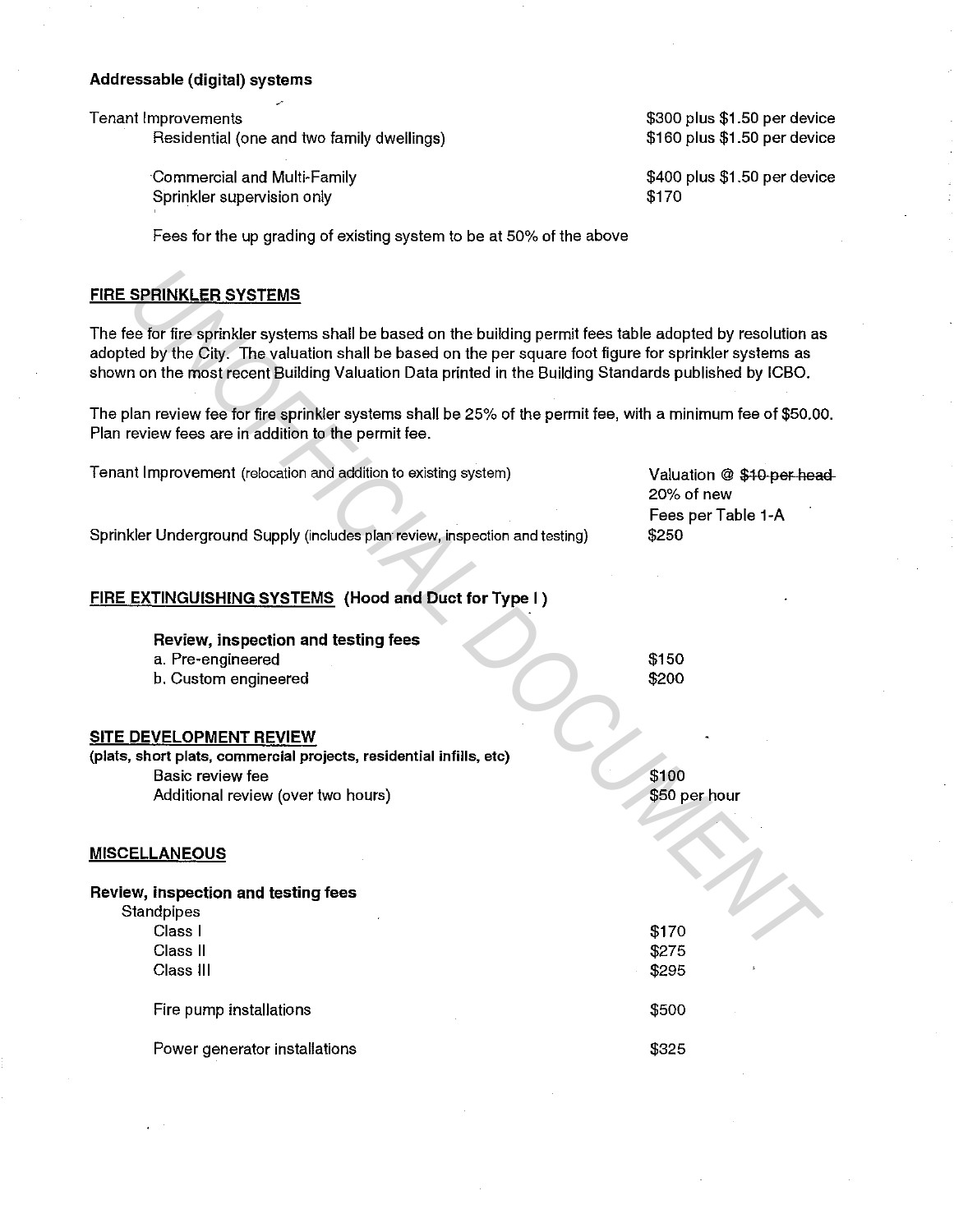## **FIRE CODE PERMIT FEES**

The following are annual fees, except where noted

Permit charges may be waived by the Fire Chief or Fire Marshal for the following: Activities of Washington State non-profit corporations and/or civic or fraternal organizations which possess an IRS tax exempt status. Proof of IRS tax exempt shall be presented at time of permit application. However, any group shall be assessed a permit fee if the approved conditions of the permit are modified or not adhered to by the applicant.

| <b>Aerosol Products</b>                                    | \$100 |
|------------------------------------------------------------|-------|
| <b>Aircraft Refueling Vehicle</b>                          | \$100 |
| Aircraft Repair Hangar                                     | \$100 |
| Asbestos Removal (limited)                                 | \$100 |
| <b>Automobile Wrecking Yard</b>                            | \$100 |
| Bowling Pin Refinishing                                    | \$100 |
| <b>Bowling Alley Refinishing (limited)</b>                 | \$100 |
| Candles or Open Flame in Assembly Areas (limited)          | \$100 |
| Carnivals and Fairs, etc. - Outdoors (limited)             |       |
| Carnivals - Commercial                                     | \$100 |
| Fairs, Bazaars, Flea Marts, Farmers Market, etc.*          | \$100 |
| <b>Special Events - Outdoors</b>                           | \$100 |
| Cellulose Nitrate Film                                     | \$100 |
| Cellulose Nitrate Storage                                  | \$100 |
| Combustible Fiber Storage                                  | \$100 |
| <b>Combustible Material Storage</b>                        | \$100 |
| <b>Compressed Gases</b>                                    | \$100 |
| Commercial Rubbish Handling Operation                      | \$100 |
| Cryogen                                                    | \$100 |
| Dry Cleaning Plants                                        | \$100 |
| <b>Dust Producing Operations</b>                           | \$100 |
| <b>Explosives/Blasting Agents</b>                          | \$100 |
| Explosives/Blasting Agents - Transport, Use                | \$100 |
| Fireworks Display, Special (limited)                       | \$245 |
| Fireworks Stand (limited)                                  | \$100 |
| Flammable/Combustible Liquids                              |       |
| pipeline install                                           | \$100 |
| pipeline operate                                           | \$100 |
| store, handle use                                          | \$100 |
| remove abandoned tank                                      | \$100 |
| remove (or abandon in place) residential tank              | \$50  |
| install, alter, etc - tank, piping, equip.                 | \$100 |
| tank vehicles                                              | \$100 |
| change contents (limited)                                  | \$100 |
| <b>Fruit Ripening</b>                                      | \$100 |
| Fumigation or Insecticide Fogging                          | \$100 |
| Hazardous Material                                         | \$100 |
| <b>Hazardous Material Production</b>                       | \$100 |
| High Pile Storage                                          | \$100 |
| Liquefied Petroleum Gases - Tank Install                   | \$100 |
| Liquid or Gas-Filled Vehicles/Equipment in Assembly Bldgs. | \$100 |
| Lumber Yards                                               | \$100 |
| Magnesium Working                                          | \$100 |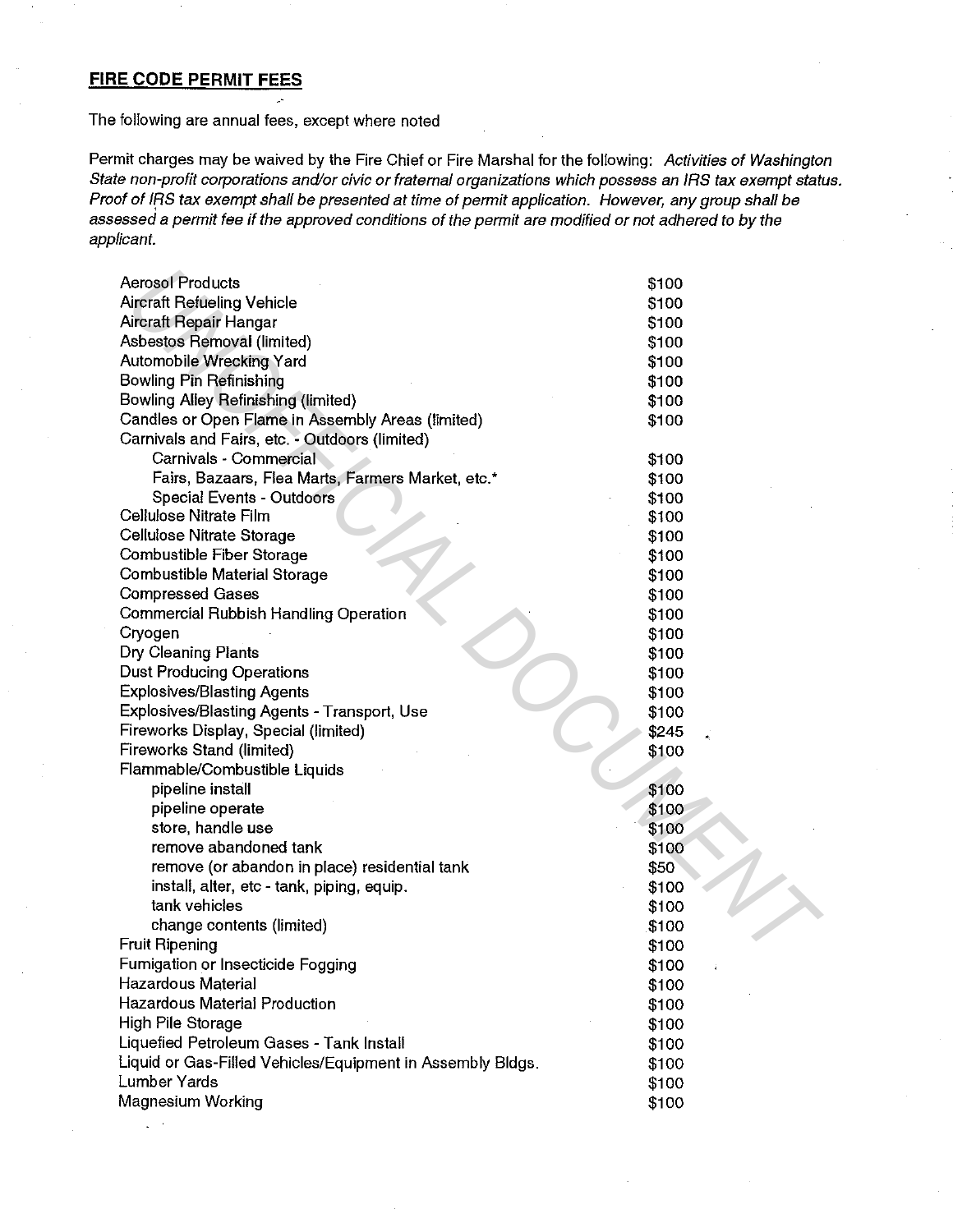| Mall - (Covered)                                      |       |  |
|-------------------------------------------------------|-------|--|
| Kiosks - Concessions - Booths, etc.                   | \$100 |  |
| Used for Assembly (limited)                           | \$100 |  |
| Use Open Flame, etc. (limited)                        | \$100 |  |
| Display Flammable Liquid or Gas Filled Equip.         | \$100 |  |
| Motor Vehicle Fuel Dispensing Station                 | \$100 |  |
| <b>Organic Coatings</b>                               | \$100 |  |
| Ovens - Industrial                                    | \$100 |  |
| Parade Floats (limited)                               | \$100 |  |
| Place of Assembly                                     | \$100 |  |
| Special Events Carnival or Fairs-Schools (limited)    | \$100 |  |
| Haunted House - Commercial (limited)                  | \$100 |  |
| Haunted House - Schools (limited)                     | \$100 |  |
| Bazaars - Boutiques - Flea Marts - Booths or Displays | \$100 |  |
| Other Special Events (limited)                        | \$100 |  |
| Pyrotechnical Special Effects Material                | \$100 |  |
| <b>Radioactive Material</b>                           | \$100 |  |
| Refrigeration Equipment (Commercial)                  | \$100 |  |
| <b>Repair Garages</b>                                 | \$100 |  |
| Spraying and Dipping                                  | \$100 |  |
| <b>Tents and Canopies</b>                             | \$100 |  |
| <b>Tire Storage</b>                                   | \$100 |  |
| <b>Welding and Cutting</b>                            | \$100 |  |
|                                                       |       |  |
|                                                       |       |  |
|                                                       |       |  |
|                                                       |       |  |
|                                                       |       |  |
|                                                       |       |  |
|                                                       |       |  |
|                                                       |       |  |
|                                                       |       |  |
|                                                       |       |  |
|                                                       |       |  |
|                                                       |       |  |
|                                                       |       |  |
|                                                       |       |  |
|                                                       |       |  |
|                                                       |       |  |
|                                                       |       |  |
|                                                       |       |  |
|                                                       |       |  |
|                                                       |       |  |
|                                                       |       |  |
|                                                       |       |  |
|                                                       |       |  |
|                                                       |       |  |

 $\sim$   $\sim$ 

 $\sim 10^{-10}$ 

Service C

 $\mathcal{F}^{\text{max}}_{\text{max}}$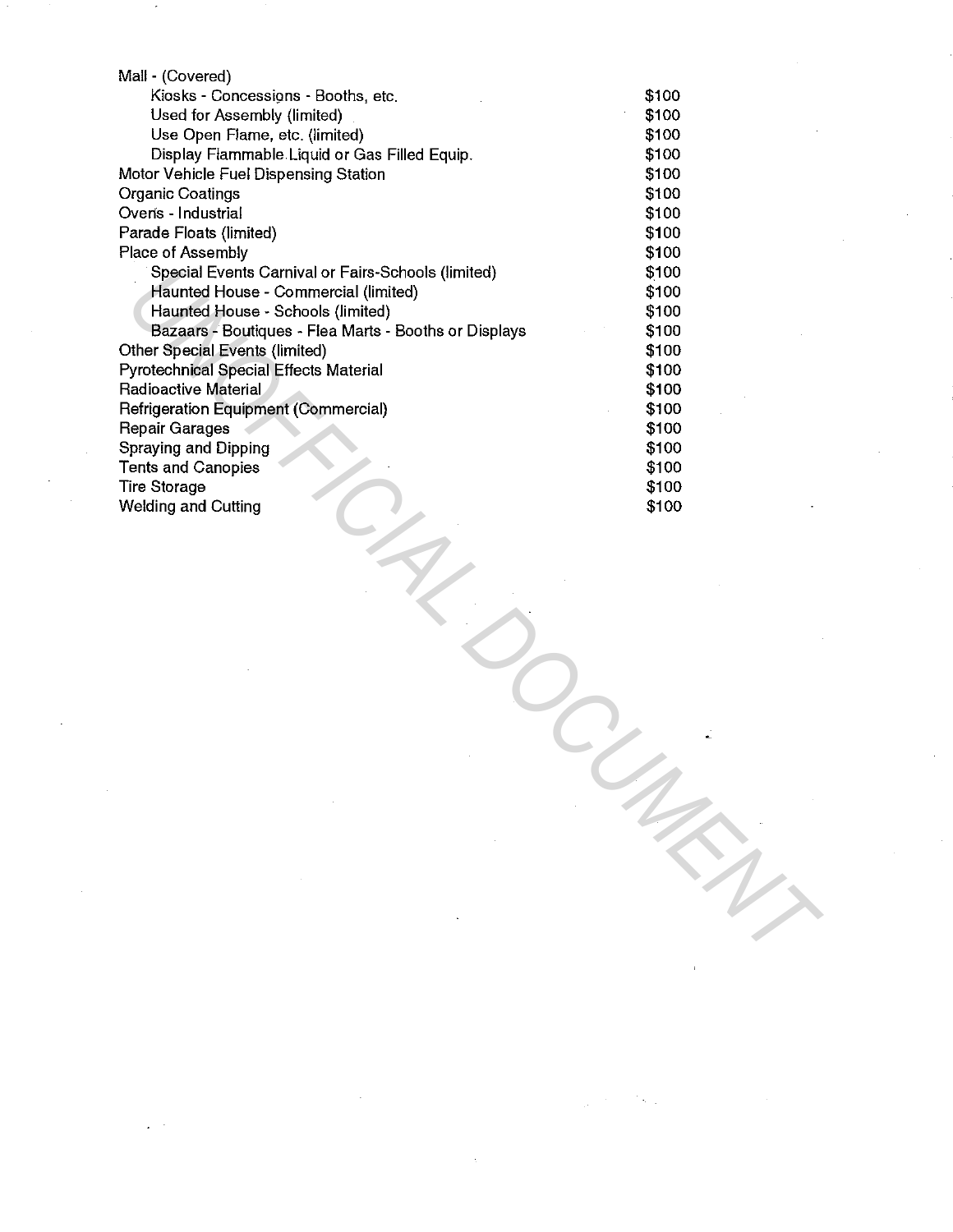## **PLANNING & DEVELOPMENT FEES**

\* **The base Hearing Examiner fee is reduced from \$1000 to \$500. If the actual Hearing Examiner cost is less or more than \$500, the difference will be refunded or billed to the applicant respectively.** 

| <b>Plats &amp; Boundaries</b>                                   | 2002               | ÷ | 2003               |
|-----------------------------------------------------------------|--------------------|---|--------------------|
| <b>Flat Fees</b>                                                |                    |   |                    |
| <b>Binding Site Plans</b>                                       | \$1,497.00         |   | \$1,526.94         |
| <b>Short Plats</b>                                              | \$1,606.00         |   | \$1,638.12         |
| Short Plat Amendment                                            | \$962.00           |   | \$981.24           |
| <b>Boundary Line Adjustments</b>                                | \$535.00           |   | \$545.70           |
| Lot Combinations                                                | \$265.00           |   | \$270.30           |
| Base Fees (+\$40/hour over 10 hours + Consultant Costs, if any) |                    |   |                    |
| <b>Preliminary Plats</b>                                        | \$3,850.00         |   | $*$ \$3,427.00     |
| <b>Plat Amendments</b>                                          |                    |   |                    |
| Minor                                                           | \$535.00           |   | \$545.70           |
| Major                                                           | \$2,782.00         |   | * \$2,337.64       |
| <b>Final Plats</b>                                              | $$1,071.00 +$      |   | $$1,092.42 +$      |
|                                                                 | \$32.00 (Per Lot)  |   | \$32.64 (Per Lot)  |
| <b>Plat Alterations</b>                                         |                    |   |                    |
| <b>Without Hearing</b>                                          | \$322.00           |   | \$328.44           |
| With Hearing                                                    | \$2,782.00         |   | $*$ \$2,337.64     |
| <b>LAND USE PERMITS</b>                                         |                    |   |                    |
| <b>Flat Fees</b>                                                |                    |   |                    |
| Variances                                                       |                    |   |                    |
| Major                                                           | \$1,716.00         |   | \$1,250.32         |
| Minor                                                           | \$858.00           |   | \$875.16           |
| <b>Administrative Use Permits</b>                               |                    |   |                    |
| Telecommunications                                              | \$530.00           |   | \$540.60           |
| <b>Temporary Housing Unit</b>                                   | \$52.00            |   | \$53.04            |
| <b>Temporary Use Permit</b>                                     | \$26.00            |   | \$26.52            |
| <b>Extended Stay RV Permit</b>                                  | \$26.00            |   | \$26.52            |
| <b>Sign Permits</b>                                             |                    |   |                    |
| Sign Permit Review Fee                                          | \$26.00            |   | \$26.52            |
| Non-Conforming Sign Permit                                      | \$26.00            |   | \$26.52            |
| Temporary Sign Permit                                           | $$26.00 +$         |   | $$26.52 +$         |
|                                                                 | \$25.00            |   | \$25.50            |
|                                                                 | Refundable Deposit |   | Refundable Deposit |
| <b>Special Event Permits</b><br>Minor Event                     | \$26.00            |   |                    |
| Major Event                                                     |                    |   | \$26.52            |
|                                                                 | \$260.00           |   | \$265.20           |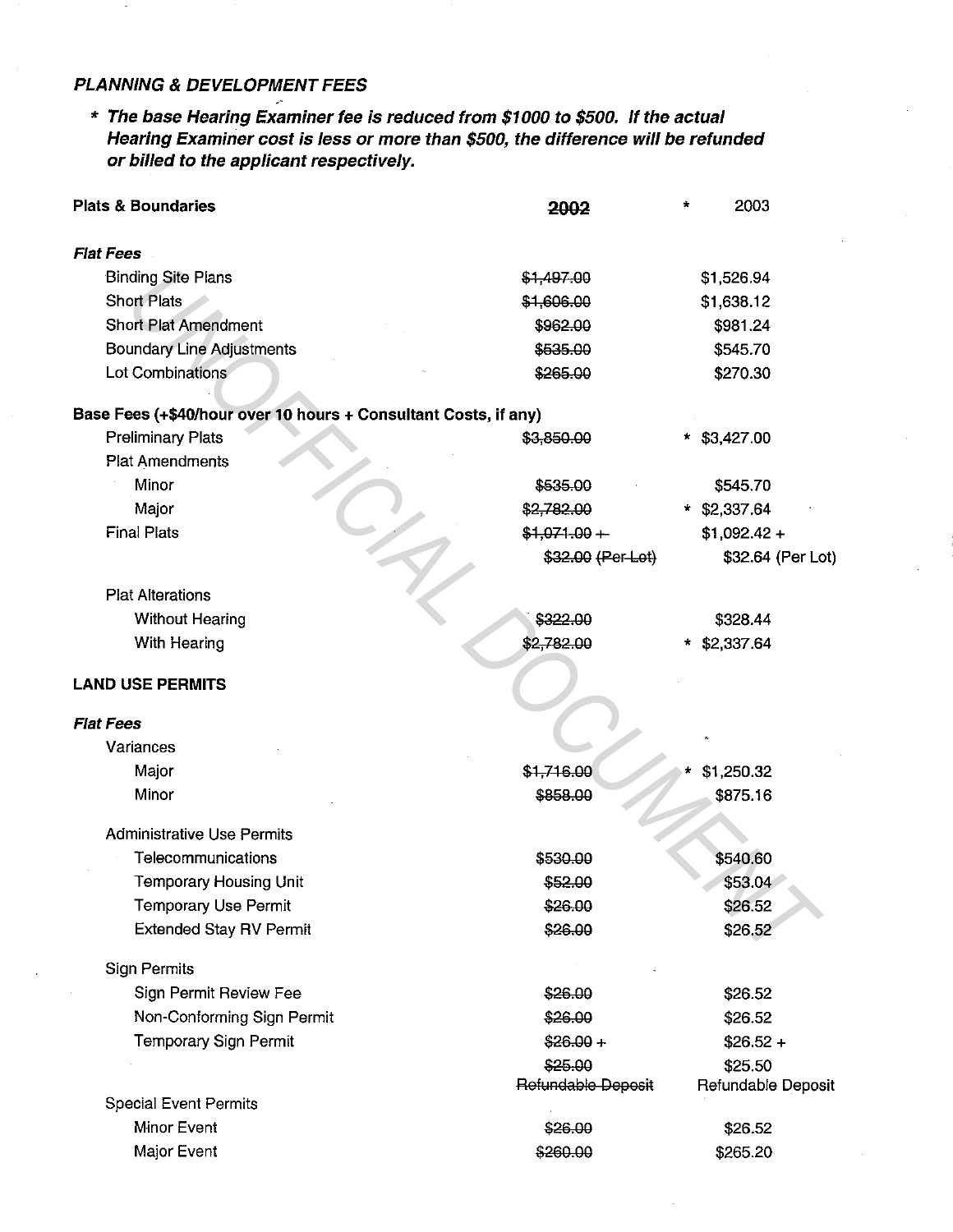#### **QUASI JUDICIAL PERMITS**   $\overline{\phantom{a}}$

Base Fees (+\$40/hour over 10 hours + Consultant Costs, if any)

| <b>Planned Development Districts</b>                            | \$3,850.00                             | $*$ \$3,427.00                         |
|-----------------------------------------------------------------|----------------------------------------|----------------------------------------|
| Conditional Use Permits/Public Facility Permit                  | \$3,850.00                             | $*$ \$3,427.00                         |
| Amendments                                                      |                                        |                                        |
| Major                                                           | \$3,850.00                             | $*$ \$3,427.00                         |
| Minor                                                           | \$535.00                               | \$545.70                               |
| <b>SHORELINE PERMITS</b>                                        |                                        |                                        |
| <b>Flat Fees</b>                                                |                                        |                                        |
| Revision                                                        | \$483,00                               | \$492.66                               |
| Base Fees (+\$40/hour over 10 hours + Consultant Costs, if any) |                                        |                                        |
| Substantial Development                                         | \$3,850.00                             | $*$ \$3,427.00                         |
| <b>Conditional Use</b>                                          | \$3,850.00                             | $*$ \$3,427.00                         |
| Variance                                                        | \$3,850.00                             | $*$ \$3,427.00                         |
| <b>ENVIRONMENTAL</b>                                            |                                        |                                        |
| <b>Flat Fees</b>                                                |                                        |                                        |
| <b>Environmental Checklist</b>                                  | \$535.00                               | \$545.70                               |
| <b>Expanded Checklist</b>                                       | \$748.00                               | \$762.96                               |
| Base Fees (+\$40/hour over 10 hours + Consultant Costs, if any) |                                        |                                        |
|                                                                 | $$426.00 +$                            | $$434.52 +$                            |
| Environmental Impact Statement                                  | <b>Consultant Costs</b>                | <b>Consultant Costs</b>                |
| Urban Forest Management (Administrative Use Permit)             |                                        |                                        |
| Tree Preservation Plan (Over 2 Acres)                           | $$535.00 +$                            | $$545.70 +$                            |
|                                                                 | <b>Consultant Costs</b>                | <b>Consultant Costs</b>                |
| Tree Preservation Plan (2 Acres or Less)                        | $$260.00 +$                            | $$265.20 +$                            |
|                                                                 | <b>Consultant Costs</b>                | <b>Consultant Costs</b>                |
| WETLANDS                                                        |                                        |                                        |
|                                                                 |                                        |                                        |
| <b>Flat Fees</b>                                                |                                        |                                        |
| <b>Wetland Verification</b>                                     | $$182.00 +$                            | $$185.64 +$                            |
|                                                                 | <b>Consultant Costs</b>                | <b>Consultant Costs</b>                |
| <b>Wetland Report</b>                                           | $$535.00 +$<br><b>Consultant Costs</b> | $$545.70 +$<br><b>Consultant Costs</b> |
| <b>Mitigation Plan</b>                                          | $$535.00 +$                            | $$545.70 +$                            |
|                                                                 | <b>Consultant Costs</b>                | <b>Consultant Costs</b>                |
| <b>CRITICAL AREAS</b>                                           |                                        |                                        |
| Flat Fees                                                       |                                        |                                        |
| Variance                                                        | $$1,606.00 +$                          | $*$ \$1,138.12 +                       |
|                                                                 | <b>Consultant Costs</b>                | <b>Consultant Costs</b>                |
| Reasonable Use Exemption                                        | $$1,606.00 +$                          | $*$ \$1,138.12 +                       |
|                                                                 | <b>Consultant Costs</b>                | <b>Consultant Costs</b>                |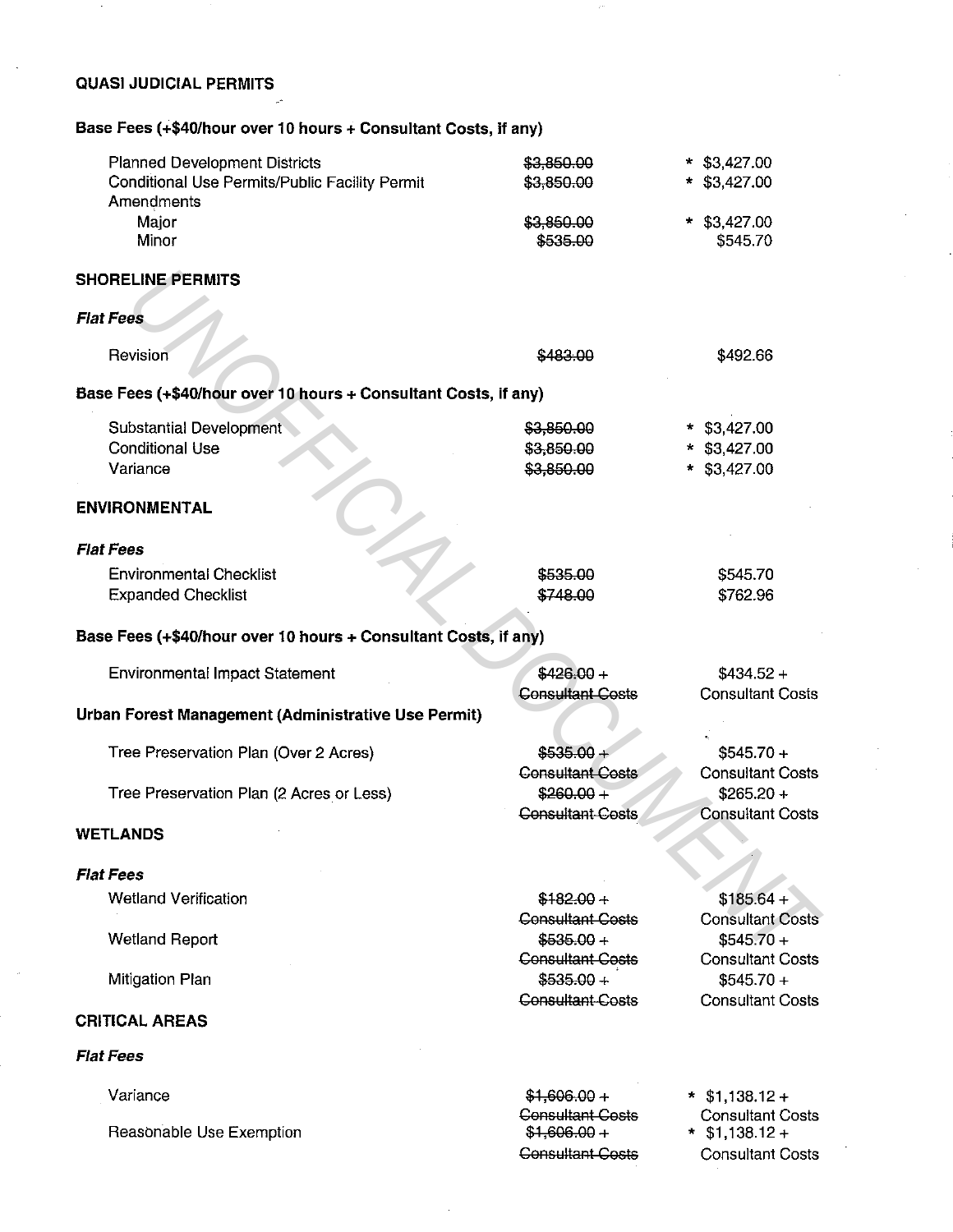|    | Flat Fees                                                                                                                                                                                                                        |            |                |  |  |  |
|----|----------------------------------------------------------------------------------------------------------------------------------------------------------------------------------------------------------------------------------|------------|----------------|--|--|--|
|    | <b>Staff Time</b>                                                                                                                                                                                                                | \$42,00    | \$42.84        |  |  |  |
|    | <b>Consultant Time</b>                                                                                                                                                                                                           | hour-cost  | Hour Cost      |  |  |  |
|    | Appeals and Reconsideration                                                                                                                                                                                                      |            |                |  |  |  |
|    | Reconsideration                                                                                                                                                                                                                  | \$535.00   | \$545.70       |  |  |  |
|    | <b>Administrative Appeal</b>                                                                                                                                                                                                     | \$535.00   | \$545.70       |  |  |  |
|    | Amendments to Plans                                                                                                                                                                                                              |            |                |  |  |  |
|    | Plans                                                                                                                                                                                                                            | \$2,678.00 | \$2,731.56     |  |  |  |
|    | Regulations                                                                                                                                                                                                                      | \$2,678.00 | \$2,731.56     |  |  |  |
|    | <b>Annexation Petitions</b>                                                                                                                                                                                                      | \$2,678.00 | \$2,731.56     |  |  |  |
|    | <b>Expiration &amp; Revocation</b>                                                                                                                                                                                               |            |                |  |  |  |
|    | Revocation                                                                                                                                                                                                                       | \$1,929.00 | $*$ \$1,467.58 |  |  |  |
|    | Relinquishment w/o Hearing                                                                                                                                                                                                       | \$535.00   | \$545.70       |  |  |  |
|    | Relinquishment w/ Hearing                                                                                                                                                                                                        | \$1,929.00 | * \$1,467.58   |  |  |  |
|    | <b>Time Extension</b>                                                                                                                                                                                                            | \$535.00   | \$545.70       |  |  |  |
|    | Design Standards                                                                                                                                                                                                                 |            |                |  |  |  |
|    | <b>Basic</b>                                                                                                                                                                                                                     | \$535.00   | \$545.70       |  |  |  |
|    | <b>Planning Commission</b>                                                                                                                                                                                                       | \$1,071.00 | \$1,092.42     |  |  |  |
|    | <b>FEE EXCEPTIONS</b>                                                                                                                                                                                                            |            |                |  |  |  |
| 1. | All City Departments are exempt from Planning and Development fees.                                                                                                                                                              |            |                |  |  |  |
| 2. | When two or more concurrent permits are required for a project, the applicant is charged the full<br>fee of the most expensive permit and one-half the fee on the other permits. Fees for SEPA<br>review many not be discounted. |            |                |  |  |  |
|    |                                                                                                                                                                                                                                  |            |                |  |  |  |
|    |                                                                                                                                                                                                                                  |            |                |  |  |  |
|    |                                                                                                                                                                                                                                  |            |                |  |  |  |
|    |                                                                                                                                                                                                                                  |            |                |  |  |  |
|    |                                                                                                                                                                                                                                  |            |                |  |  |  |
|    |                                                                                                                                                                                                                                  |            |                |  |  |  |
|    |                                                                                                                                                                                                                                  |            |                |  |  |  |

### **FEE EXCEPTIONS**

- 1. All City Departments are exempt from Planning and Development fees.
- 2. When two or more concurrent permits are required for a project, the applicant is charged the full fee of the most expensive permit and one-half the fee on the other permits. Fees for SEPA review many not be discounted.